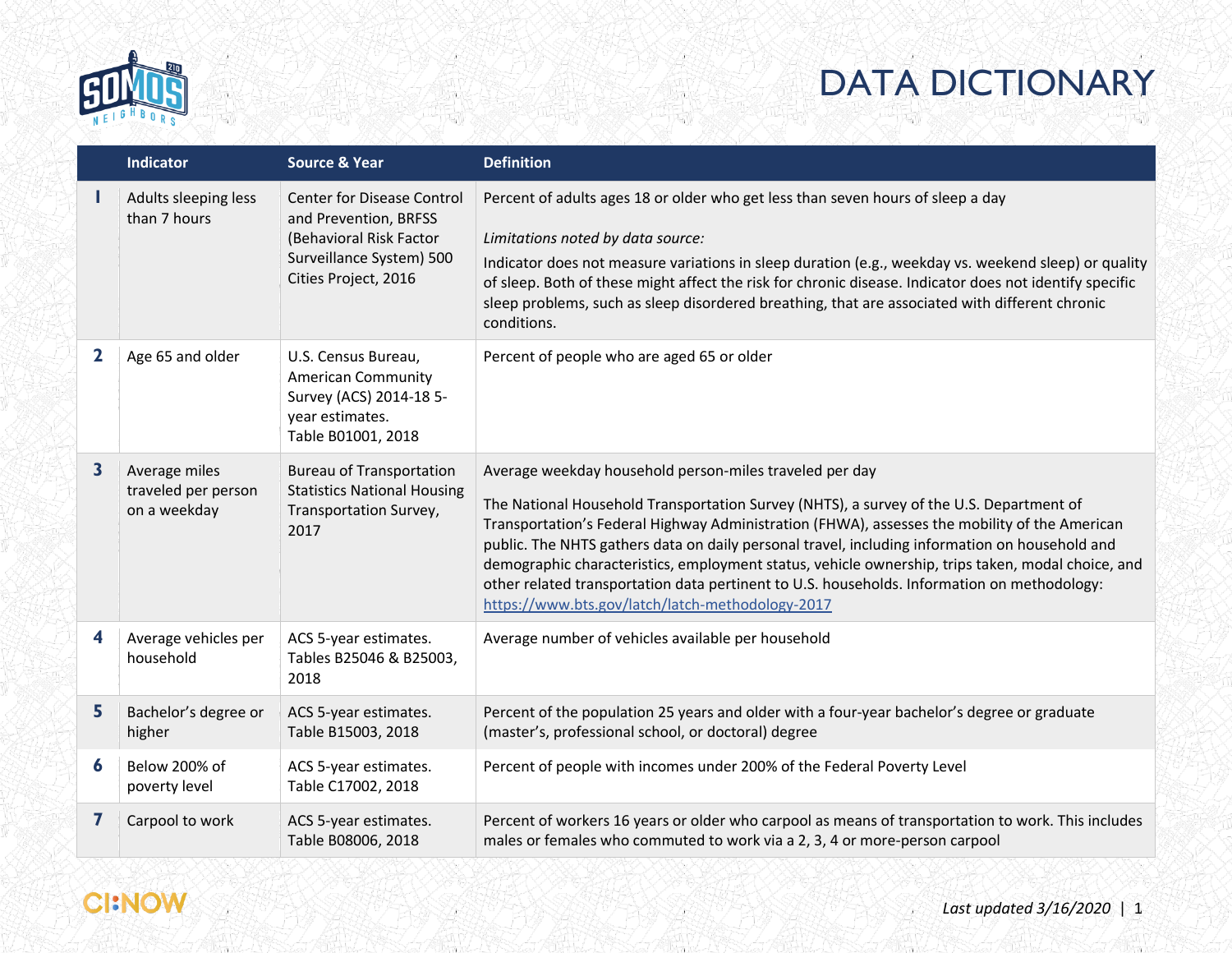

|                 | <b>Indicator</b>                                              | <b>Source &amp; Year</b>                                                        | <b>Definition</b>                                                                                                                                                                                                                                                   |
|-----------------|---------------------------------------------------------------|---------------------------------------------------------------------------------|---------------------------------------------------------------------------------------------------------------------------------------------------------------------------------------------------------------------------------------------------------------------|
| 8               | Dental visits among<br>adults                                 | Center for Disease Control<br>and Prevention, BRFSS 500<br>Cities Project, 2016 | Percent of adults 18 or older who report having been to the dentist or dental clinic in the previous<br>vear                                                                                                                                                        |
|                 |                                                               |                                                                                 | Limitations noted by data source:<br>Indicator does not convey reason for visit or what dental care services were performed.                                                                                                                                        |
| 9               | Enrolled in college                                           | ACS 5-year estimates.<br>Table B14001, 2018                                     | Percent of people over the age of 3 who are enrolled in college                                                                                                                                                                                                     |
| $\mathbf{I}$    | From neighborhood<br>and in prison or jail                    | Opportunity Insights<br>Opportunity Atlas, 2010                                 | Percent of children who grew up in census tract who as adults were in prison or jail in 2010                                                                                                                                                                        |
| П               | Hispanic or Latino                                            | ACS 5-year estimates.<br>Table B03002, 2018                                     | Percent of people who identify as being of Hispanic or Latino origin, regardless of race                                                                                                                                                                            |
| $\overline{12}$ | Household crowding<br>(more than 1 person<br>per room)        | ACS 5-year estimates.<br>Table B25014, 2018                                     | Percent of households of all occupied housing units with more than 1.01 persons per room in<br>house. Rooms include living rooms, dining rooms, kitchens, bedrooms, finished recreation rooms,<br>enclosed porches suitable for year-round use, and lodgers' rooms. |
| 13              | Households receiving<br>Supplemental<br>Security Income (SSI) | ACS 5-year estimates.<br>Table B17015, 2018                                     | Percent of families receiving Supplemental Security Income (SSI) benefits over the past 12 months                                                                                                                                                                   |
| $\overline{14}$ | Households with<br>computer and<br>broadband internet         | ACS 5-year estimates.<br>Table B28002, 2018                                     | Percent of households with a computer and broadband internet subscription                                                                                                                                                                                           |
| 15              | Households with<br>grandparent, parent<br>and child present   | ACS 5-year estimates.<br>Table B10063, 2018                                     | Percent of all households with grandparents living with own grandchildren under 18 years by<br>responsibility for own grandchildren and presence of parent of grandchildren                                                                                         |
| $\overline{16}$ | Housing cost burden                                           | ACS 5-year estimates.<br>Table B25106, 2018                                     | Percent of households that spend more than 30% of income on housing costs. Includes both owner-<br>and renter-occupied housing units                                                                                                                                |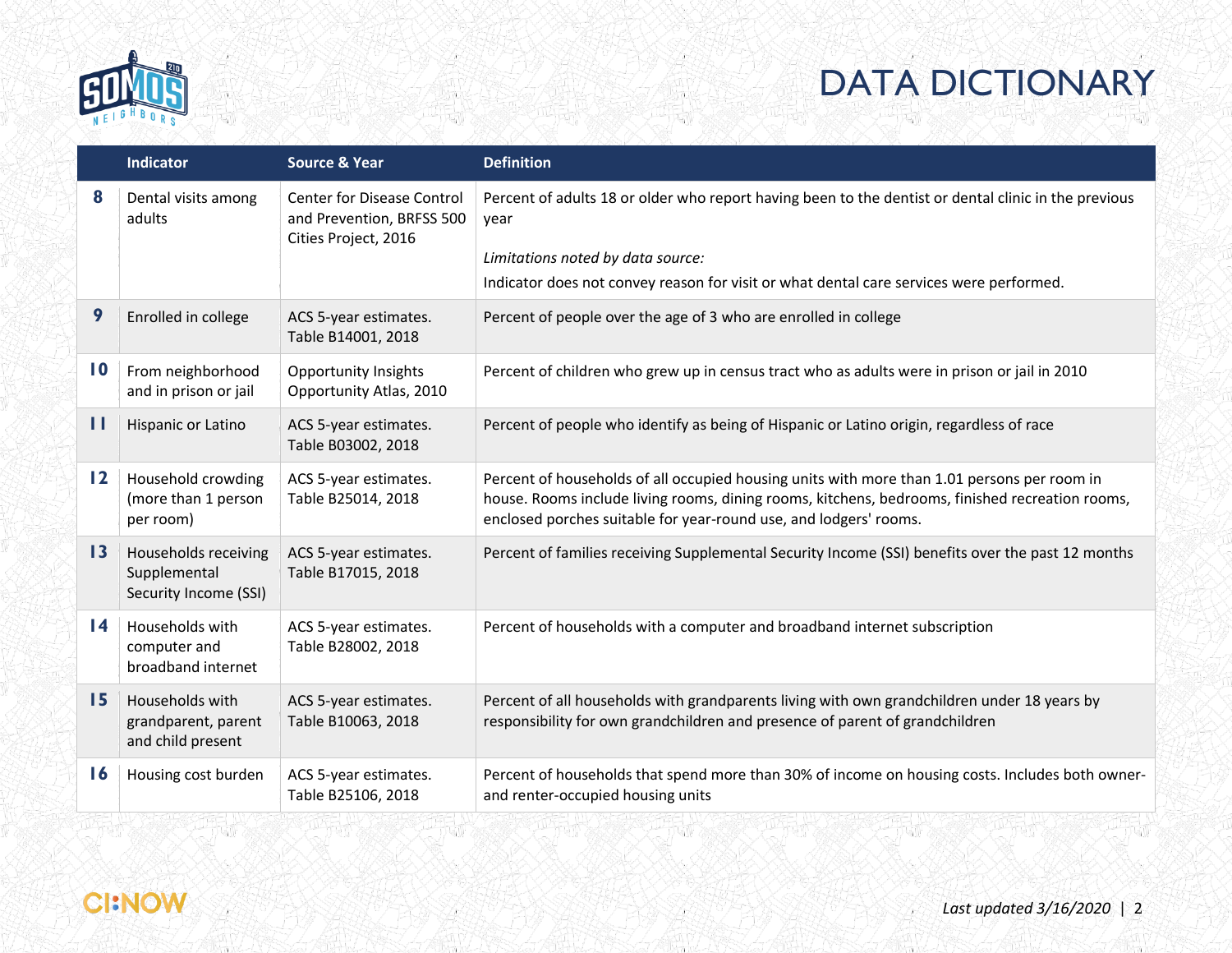

|               | Indicator                           | <b>Source &amp; Year</b>                                                                                     | <b>Definition</b>                                                                                                                                                                                                                                                                                                                                                                                                                                                                                                                                                                                                                                                                                                                                                                                                                                                                                                                                                                                                                                                                                               |
|---------------|-------------------------------------|--------------------------------------------------------------------------------------------------------------|-----------------------------------------------------------------------------------------------------------------------------------------------------------------------------------------------------------------------------------------------------------------------------------------------------------------------------------------------------------------------------------------------------------------------------------------------------------------------------------------------------------------------------------------------------------------------------------------------------------------------------------------------------------------------------------------------------------------------------------------------------------------------------------------------------------------------------------------------------------------------------------------------------------------------------------------------------------------------------------------------------------------------------------------------------------------------------------------------------------------|
| $\mathbf{17}$ | Jobs per 10,000<br>people           | Longitudinal Employer-<br>Household Dynamics,<br>2017                                                        | Total jobs per 10,000 people according to LEHD Origin-Destination Employment Statistics using<br>Residence Area Characteristics (RAC) for census blocks. Data by census block was aggregated to the<br>census tract.                                                                                                                                                                                                                                                                                                                                                                                                                                                                                                                                                                                                                                                                                                                                                                                                                                                                                            |
|               |                                     |                                                                                                              | Additional information: https://lehd.ces.census.gov/data/                                                                                                                                                                                                                                                                                                                                                                                                                                                                                                                                                                                                                                                                                                                                                                                                                                                                                                                                                                                                                                                       |
| 18            | Less than 9th grade<br>education    | ACS 5-year estimates.<br>Table B15003, 2018                                                                  | Percent of people 25 years and older with less than a 9th grade education includes individuals with<br>no schooling completed.                                                                                                                                                                                                                                                                                                                                                                                                                                                                                                                                                                                                                                                                                                                                                                                                                                                                                                                                                                                  |
| 19            | Life expectancy                     | US Small-area Life<br><b>Expectancy Estimates</b><br>Project, National Center<br>for Health Statistics, 2015 | The methodology used to calculate the U.S. census tract abridged life tables consisted of several<br>stages. First, through a collaboration between the National Vital Statistics System registration areas<br>and the National Center for Health Statistics, death records of U.S. residents (excluding residents of<br>Maine and Wisconsin) for deaths occurring in 2010 through 2015 were geocoded using decedents'<br>residential addresses to identify and code census tracts. Second, population estimates were<br>produced based on the 2010 Decennial Census and the 2011-2015 ACS 5-year estimates. Third, a<br>methodology that combined standard demographic techniques and statistical modeling was<br>developed to address challenges posed by small population sizes and small and missing age-specific<br>death counts. Last, standard, abridged life table methods were adjusted to account for error<br>introduced by population estimates based on sample data (Nat'l Center for Health Statistics, 2015).<br>Additional information: https://www.cdc.gov/nchs/data/series/sr 02/sr02_181.pdf |
| 20            | Lived in same house<br>in past year | ACS 5-year estimates.<br>Table B07001, 2018                                                                  | Percent of people over the age of 1 who lived in the same house one year ago                                                                                                                                                                                                                                                                                                                                                                                                                                                                                                                                                                                                                                                                                                                                                                                                                                                                                                                                                                                                                                    |
| 21            | Housing units built<br>since 2010   | ACS 5-year estimates.<br>Table B25036, 2018                                                                  | Percent of all occupied housing units that were built since 2010                                                                                                                                                                                                                                                                                                                                                                                                                                                                                                                                                                                                                                                                                                                                                                                                                                                                                                                                                                                                                                                |
| 22            | Low wage jobs per<br>10,000 adults  | Longitudinal Employer-<br>Household Dynamics,<br>2017                                                        | Number of low-wage jobs (less than \$3,333 a month) per 10,000 adults according to LEHD Origin-<br>Destination Employment Statistics using Residence Area Characteristics (RAC) for census blocks.<br>Data by census block was aggregated to the census tract.<br>Additional information: https://lehd.ces.census.gov/data/                                                                                                                                                                                                                                                                                                                                                                                                                                                                                                                                                                                                                                                                                                                                                                                     |
| 23            | Median age                          | ACS 5-year estimates.<br>Table B01002, 2018                                                                  | Median age of total population. The median age is the cutpoint at which half of people are younger<br>and half of people are older.                                                                                                                                                                                                                                                                                                                                                                                                                                                                                                                                                                                                                                                                                                                                                                                                                                                                                                                                                                             |

#### **CI:NOW**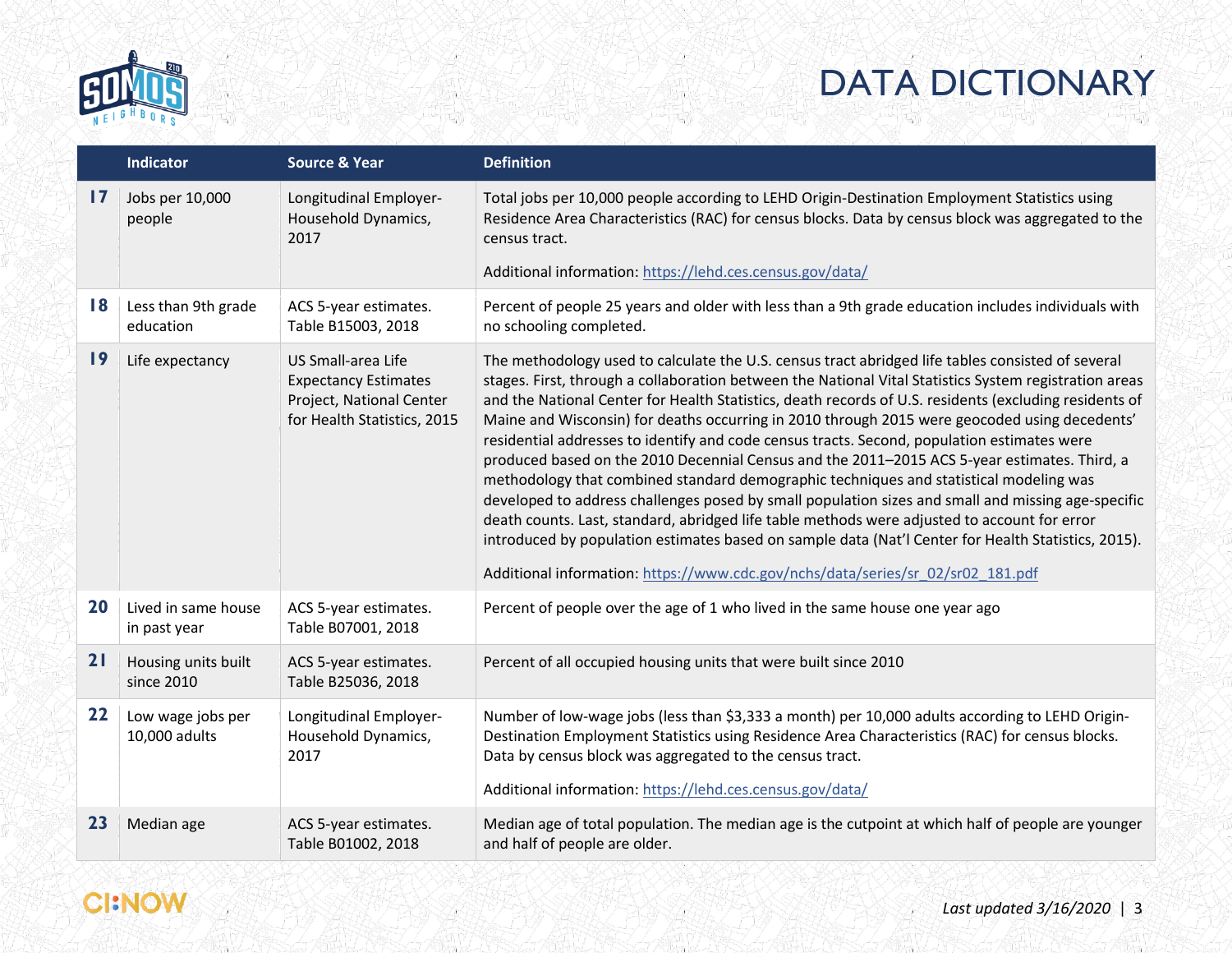

|    | Indicator                                 | <b>Source &amp; Year</b>                                                               | <b>Definition</b>                                                                                                                                                                                                                                                                                                                                                                                                                                                                                                                                                                                                                              |
|----|-------------------------------------------|----------------------------------------------------------------------------------------|------------------------------------------------------------------------------------------------------------------------------------------------------------------------------------------------------------------------------------------------------------------------------------------------------------------------------------------------------------------------------------------------------------------------------------------------------------------------------------------------------------------------------------------------------------------------------------------------------------------------------------------------|
| 24 | No health insurance<br>age 18 to 64       | ACS 5-year estimates.<br>Table B27011, 2018                                            | Percent of civilian noninstitutionalized people between the ages 18 and 64 without health<br>insurance coverage                                                                                                                                                                                                                                                                                                                                                                                                                                                                                                                                |
| 25 | No health insurance<br>under 18 years old | ACS 5-year estimates.<br>Table B27001, 2018                                            | Percent of children/youth under the age of 18 without health insurance coverage                                                                                                                                                                                                                                                                                                                                                                                                                                                                                                                                                                |
| 26 | No leisure-time<br>among adults           | <b>Center for Disease Control</b><br>and Prevention, BRFSS 500<br>Cities Project, 2017 | Percent of adults who answered "no" to the following question: "During the past month, other than<br>your regular job, did you participate in any physical activities or exercises such as running,<br>calisthenics, golf, gardening, or walking for exercise?"<br>Limitations noted by data source:<br>Indicator captures information only about non-occupational physical activity. The National Health<br>Interview Survey is the national data source for Healthy People 2020, and BRFSS is the state data<br>source. Because the questions from each data source and the survey administration are different,<br>data cannot be compared. |
| 27 | Occupied housing<br>units                 | ACS 5-year estimates.<br>Tables B25036 & B25001,<br>2018                               | Percent of housing units that are occupied                                                                                                                                                                                                                                                                                                                                                                                                                                                                                                                                                                                                     |
| 28 | Per capita income                         | ACS 5-year estimates.<br>Table B19301, 2018                                            | Per capita income, defined as average income per person, in the past 12 months (in 2018 inflation-<br>adjusted dollars)                                                                                                                                                                                                                                                                                                                                                                                                                                                                                                                        |
| 29 | Family households<br>with own children    | ACS 5-year estimates.<br>Table B25012, 2018                                            | Percent of family households with own children under 18 present                                                                                                                                                                                                                                                                                                                                                                                                                                                                                                                                                                                |
| 30 | Cholesterol screening<br>among adults     | <b>Center for Disease Control</b><br>and Prevention, BRFSS 500<br>Cities Project, 2017 | Percent of adults 18 years who report having their cholesterol checked within the previous 5 years<br>Limitations noted by data source:<br>Validity and reliability of this indicator can be low because patients might not be aware of the<br>specific tests conducted on their blood samples collected in clinical settings.                                                                                                                                                                                                                                                                                                                 |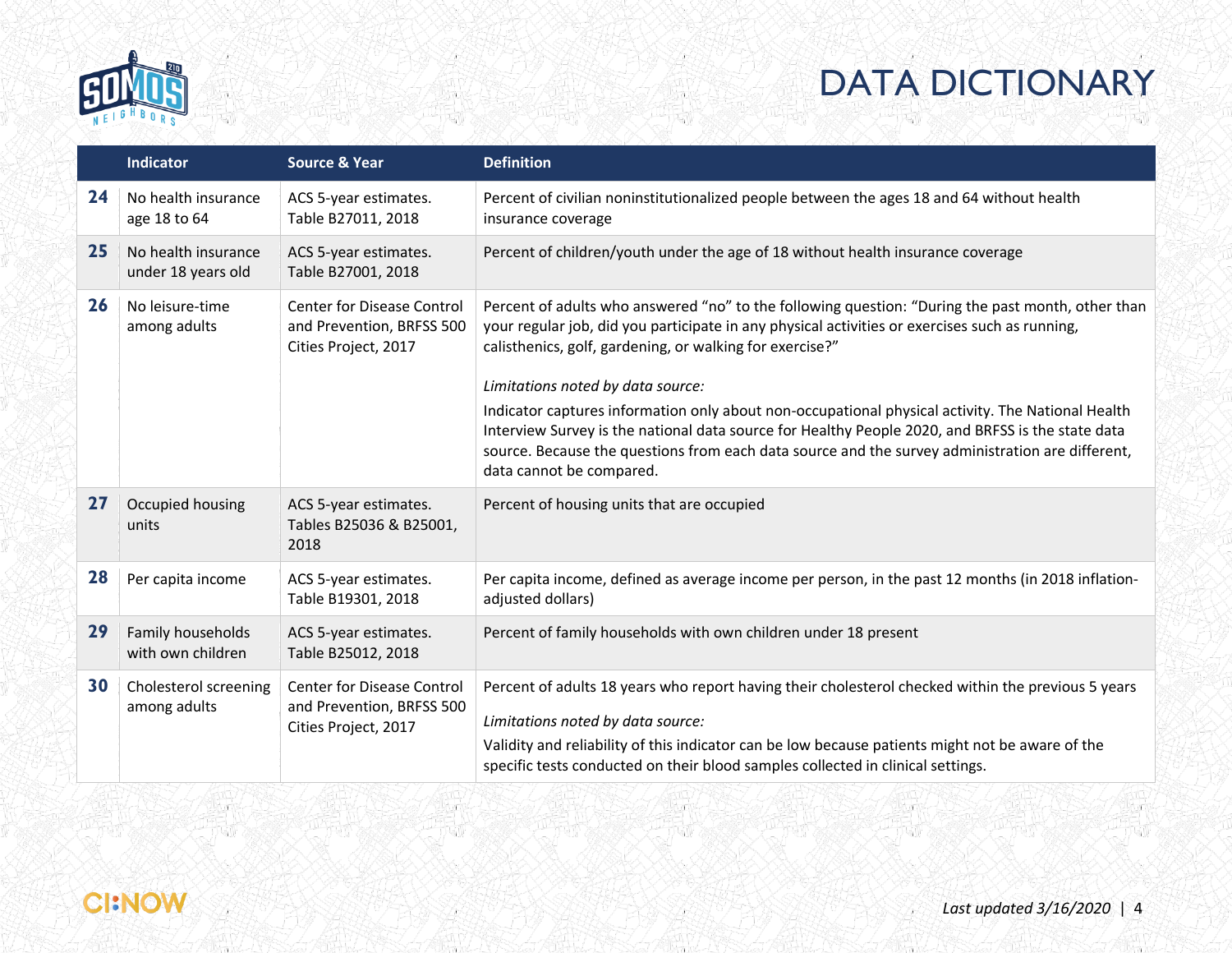

|    | <b>Indicator</b>                                      | <b>Source &amp; Year</b>                                                               | <b>Definition</b>                                                                                                                                                                                                                                                                                                                                                                                                                                                                                                                  |
|----|-------------------------------------------------------|----------------------------------------------------------------------------------------|------------------------------------------------------------------------------------------------------------------------------------------------------------------------------------------------------------------------------------------------------------------------------------------------------------------------------------------------------------------------------------------------------------------------------------------------------------------------------------------------------------------------------------|
| 31 | Prevalence of heart<br>disease among adults           | Center for Disease Control<br>and Prevention, BRFSS 500<br>Cities Project, 2017        | Percent of adults 18 years or who report ever having been told by a doctor, nurse, or other health<br>professional that they had angina or coronary heart disease<br>Limitations noted by data source:<br>The indicator is based on being diagnosed by a physician and respondent recall of the diagnosis and<br>might underestimate the true prevalence.                                                                                                                                                                          |
| 32 | Prevalence of<br>hypertension among<br>adults         | <b>Center for Disease Control</b><br>and Prevention, BRFSS 500<br>Cities Project, 2017 | Percent of adults 18 years and older with high blood pressure who are taking medicine for it.<br>Limitations noted by data source:<br>The indicator is based on being diagnosed by a physician and respondent recall of the diagnosis and<br>might underestimate the true prevalence.                                                                                                                                                                                                                                              |
| 33 | Prevalence of obesity<br>among adults                 | <b>Center for Disease Control</b><br>and Prevention, BRFSS 500<br>Cities Project, 2017 | Percent of adults 18 years and older who are obese (body mass index 30 or higher)<br>Limitations noted by data source:<br>Self-reports of height and weight lead to lower BMI estimates compared with estimates obtained<br>when height and weight are measured.                                                                                                                                                                                                                                                                   |
| 34 | Prevalence of poor<br>physical health<br>among adults | Center for Disease Control<br>and Prevention, BRFSS 500<br>Cities Project, 2017        | Percent of adults 18 years and older who report 14 or more days during the past 30 days during<br>which their physical health was not good<br>Limitations noted by data source:<br>This measure is based on self-assessment only. Self-rated health status is a subjective measure, so<br>two people with very similar health status might self-assess their health very differently.                                                                                                                                              |
| 35 | Prevalence of<br>smoking among<br>adults              | <b>Center for Disease Control</b><br>and Prevention, BRFSS 500<br>Cities Project, 2017 | Percent of adults 18 years or older who report having smoked ≥100 cigarettes in their lifetime and<br>currently smoke every day or some days<br>Limitations noted by data source:<br>Indicator does not measure the lifetime or current number of cigarettes smoked, and each of these<br>factors can affect the risk for acquiring chronic disease from smoking cigarettes. Additionally, the<br>indicator does not measure intent or attempts to quit smoking among smokers or exposure to<br>secondhand smoke among nonsmokers. |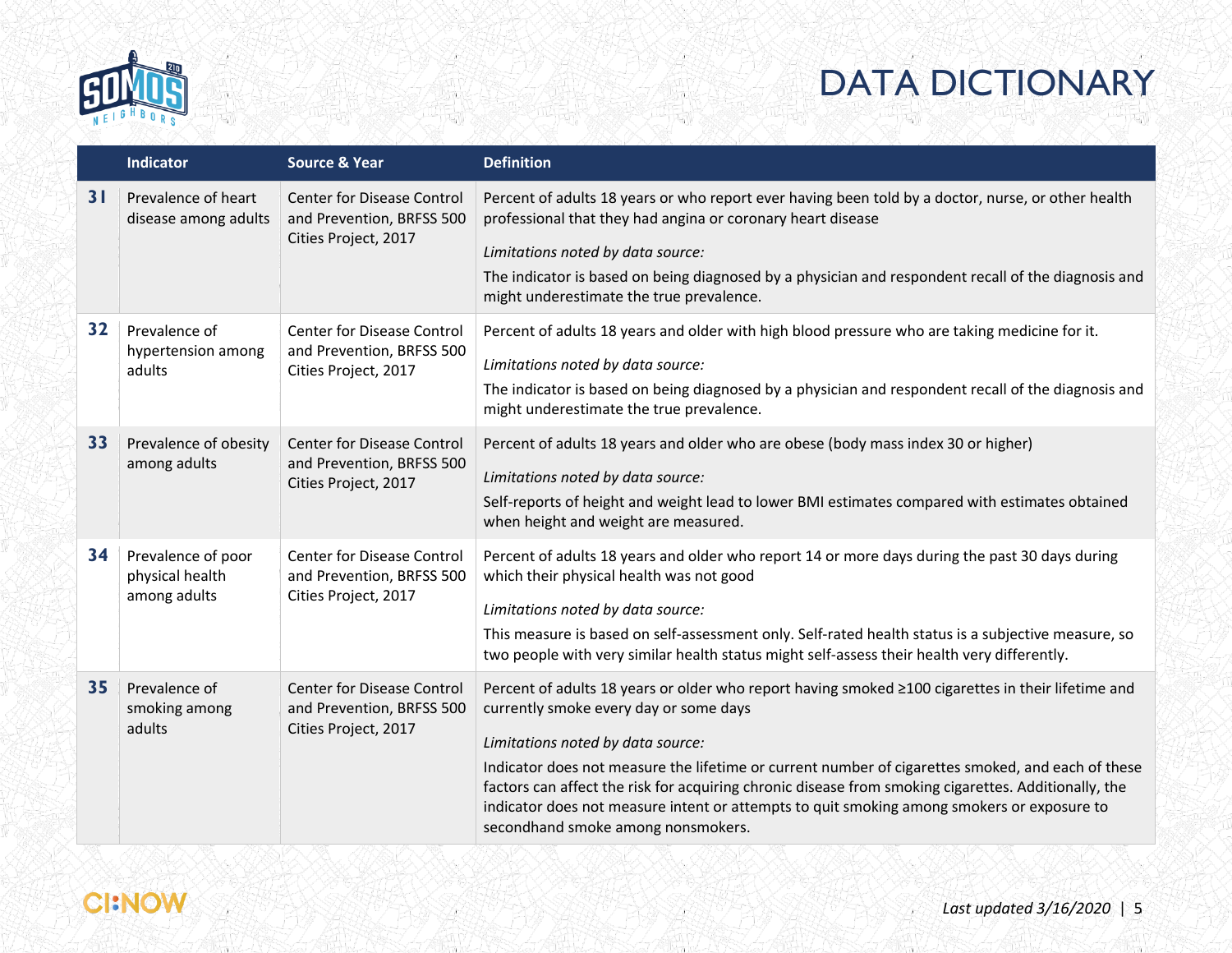

|                | <b>Indicator</b>                                    | <b>Source &amp; Year</b>                                                               | <b>Definition</b>                                                                                                                                                                                     |
|----------------|-----------------------------------------------------|----------------------------------------------------------------------------------------|-------------------------------------------------------------------------------------------------------------------------------------------------------------------------------------------------------|
| 36             | Prevalence of stroke<br>among adults                | Center for Disease Control<br>and Prevention, BRFSS 500                                | Percent of adults 18 years or older who report ever having been told by a doctor, nurse, or other<br>health professional that they have had a stroke                                                  |
|                |                                                     | Cities Project, 2017                                                                   | Limitations noted by data source:                                                                                                                                                                     |
|                |                                                     |                                                                                        | The indicator is based on being diagnosed by a physician and respondent recall of the diagnosis and<br>might underestimate the true prevalence.                                                       |
| 37             | Prevalence of<br>diabetes among<br>adults           | <b>Center for Disease Control</b><br>and Prevention, BRFSS 500<br>Cities Project, 2017 | Percent of adults who report ever been told by a doctor, nurse, or other health professional that<br>they have diabetes other than diabetes during pregnancy<br>Limitations noted by data source:     |
|                |                                                     | Approximately one fourth of cases of diabetes are undiagnosed.                         |                                                                                                                                                                                                       |
| 38             | Prevalence of poor<br>mental health among<br>adults | <b>Center for Disease Control</b><br>and Prevention, BRFSS 500<br>Cities Project, 2017 | Percent of adults 18 years or older who report 14 or more days during the past 30 days during<br>which their mental health was not good.                                                              |
|                |                                                     |                                                                                        | Limitations noted by data source:                                                                                                                                                                     |
|                |                                                     |                                                                                        | This measure is based on self-assessment only. Self-rated health status is a subjective measure, so<br>two people with very similar health status might self-assess their health very differently.    |
| 39             | Single-parent families                              | ACS 5-year estimates.<br>Table B11004, 2018                                            | Percent of family households with (1) a male householder with related children under 18 no wife<br>present, or (2) a female householder with related children under 18 years and no husband present   |
| 40             | Subsidized housing<br>units                         | <b>HUD Office of Policy</b><br>Development and                                         | Percent of housing units subsidized to be more affordable. Subsidized is defined as under contract<br>for federal subsidy and available for occupancy; the units may or may not be occupied.          |
|                |                                                     | Research, 2018                                                                         | Additional information: https://www.huduser.gov/portal/datasets/assthsg.html#2009-<br>2019 codebook                                                                                                   |
| 4 <sub>l</sub> | Unemployed                                          | ACS 5-year estimates.<br>Table B23001, 2018                                            | Percent of civilian adults aged 20 to 64 in labor force who are unemployed. People who are not in<br>the labor force, i.e., neither employed nor seeking employment, are not included in this number. |